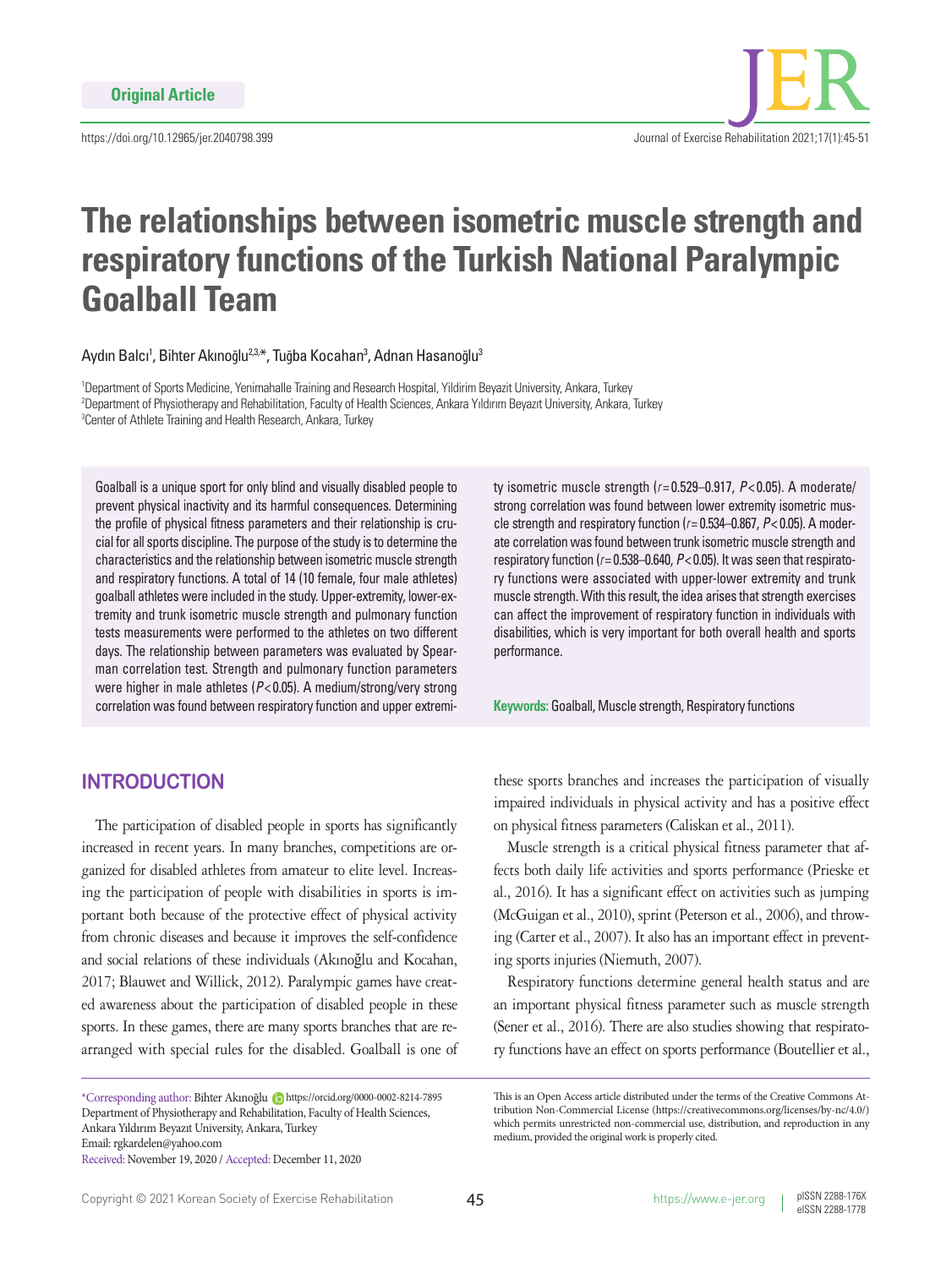1992; Gian et al., 2019). Although it is known that the skeletal muscles do not take part in respiration during normal breathing, it is thought that the trunk and extremity muscles support breathing with the increase in exercise intensity (Lee et al., 2018; Liu et al., 2019).

The relationship between muscle strength and respiratory functions has been investigated in previous studies. Some of these studies have shown that there is a relationship between the two parameters (Bae et al., 2015; Kim, 2018; Liu et al., 2019); however, according to the authors' knowledge, there is no study investigating the relationship between more than one muscle group and respiratory functions in visually impaired athletes.

In the light of this information, with the hypothesis that there will be a relationship between isometric muscle strength and respiratory functions, the aim of the study is to determine the relationship between upper-lower extremity and trunk isometric muscle strength and respiratory functions of goalball athletes.

# **MATERIALS AND METHODS**

### **Participants**

A total of 14 Paralympic goalball players (10 female and four male athletes), who were in the camp with their national teams, were included in the study. The athletes were given detailed information about the study. Verbal and written consent was obtained from the athletes and their representatives, and also the athletes' sickness and injury history were asked. Physical examinations were performed by a sports medicine specialist. Those with active disease and injury were not included in the study. Ethical approval was obtained from the Ankara Yıldırım Beyazıt University ethics committee for the study with the number of 2020/209:26, and the study was conducted in accordance with the 2008 Principles of the Helsinki Declaration.

## **Study procedure**

Athletes who agreed to participate in the study and whose consent was obtained were included in the study. The demographic characteristics of the athletes were recorded on the first day. The upper-lower extremity and trunk isometric muscle strength of the athletes were evaluated on the same day. The respiratory functions of the athletes were evaluated on the second day.

## **Isometric muscle strength measurement of upper-upper extremity and trunk**

The isometric muscle strength of the athletes was evaluated

with the DIERS-Myoline Isometric Muscle Strength Analysis System (DIERS International GmbH, Schlangenbad, Germany). Within this system, shoulder internal/external rotation, elbow flexion/extension, trunk flexion/extension, trunk lateral flexion, trunk rotation, hip flexion/extension, and hip abduction/adduction muscle strength were measured.

#### **Respiratory functions evaluation**

The respiratory functions of the athletes were evaluated with a digital spirometer (Pony FX, Cosmed, Albano Laziale, Italy). Before the evaluation, the athletes were informed about the test. It was ensured that the athletes did not eat in the last 2 hr and did rest 15 min before the evaluation. Tests were performed in a sitting position. During the evaluation, the noses of the athletes were closed with the nose clip of the device. At the same time, the athletes were asked to hold the mouthpiece tightly with their lips to prevent air from escaping around the mouthpiece of the device. Before the evaluation started, it was ensured that the athletes were adapted to the device. Each measurement was repeated three times, and the best result was recorded for statistical analysis (Akınoğlu et al., 2019; Graham et al., 2019).

Functional vital capacity was measured to determine the respiratory function values of the athletes. During the measurement, the athletes were first asked to take a breath as deep as they could and then completely evacuate the air from their lungs as vigorously and quickly as possible. As a result of the test; forced vital capacity (FVC), forced expiratory volume in 1 sec (FEV1), and mean forced expiratory flow between the 25% and 75% of the FVC (FEF25%–75%) were obtained for statistical analysis.

#### **Statistical analysis**

Statistics of the study were made using IBM SPSS Statistics ver. 20.0 (IBM Co., Armonk, NY, USA). Visual (histogram, probability charts) and analytical (Kolmogorov–Smirnov test) methods were used to define whether the obtained data were normally distributed. All data were analyzed by Mann–Whitney *U*-test to determine gender differences. The relationship between the upperlower extremity and trunk isometric muscle strength with respiratory functions was determined by the Spearman correlation test. The level of correlation was classified as negligible  $(r=0-0.3)$ , low (*r*=0.31–0.50), moderate (*r*=0.51–0.70), strong (*r*=0.71–0.90), and very strong (*r*=0.91–1.0) (Mukaka, 2012). Statistical significance level was accepted as  $P < 0.05$ .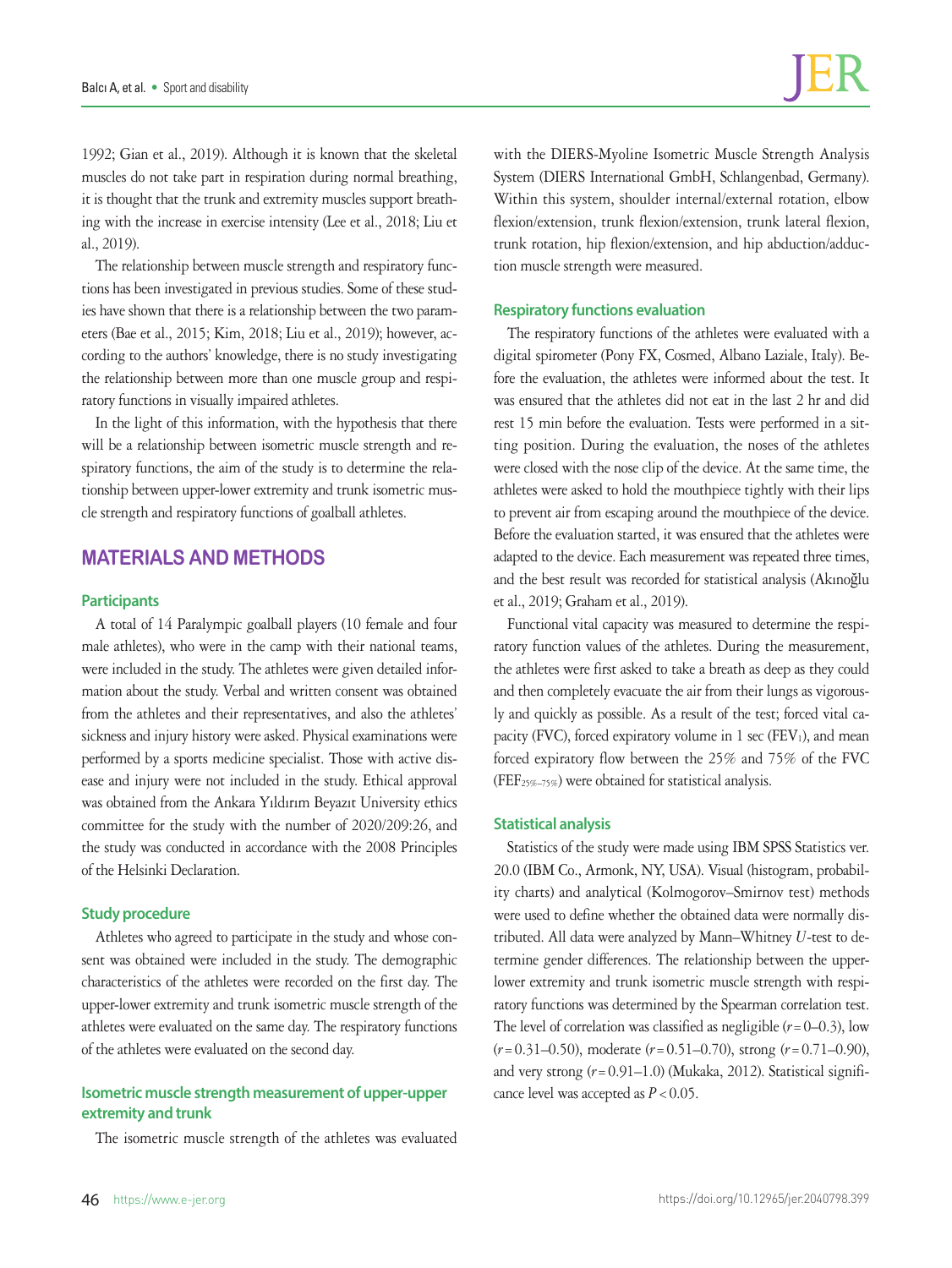# **RESULTS**

The age, height, body weight, isometric muscle strength, and respiratory function values of the athletes and the comparison of these values according to gender are shown in Table 1. There was no significant difference between both elbow extension isometric muscle strength, left elbow flexion isometric muscle strength, and both hip flexion isometric muscle strength values  $(P > 0.05)$ . All values except these values were found higher in male than female athletes  $(P < 0.05)$ .

The relationship between upper extremity isometric muscle strength and respiratory functions of athletes is given in Table 2. A moderate-strong-very strong correlation was found between both elbow flexion, internal and external rotation of both shoulders, and respiratory functions  $(r=0.529-0.917, P<0.05)$ . No statistically significant correlation was found between both elbow extension isometric muscle strength and respiratory functions  $(P > 0.05)$ .

The relationship between lower extremity isometric muscle strength and respiratory functions of athletes is given in Table 3. A moderate-strong correlation was found between isometric muscle strength in both hip extension, abduction, and adduction and respiratory functions  $(r=0.534-0.867, P<0.05)$ . No statistically significant correlation was found between both hip flexion isometric muscle strength and respiratory functions  $(P > 0.05)$ .

The relationship between trunk isometric muscle strength and respiratory functions of athletes is given in Table 4. A moderate

|                                 |                    | Female $(n = 10)$ |                 |                       |          |                   |             |
|---------------------------------|--------------------|-------------------|-----------------|-----------------------|----------|-------------------|-------------|
| Variable                        | $Mean \pm SD$      | Median            | Range           | $Mean \pm SD$         | Median   | Range             | $P$ -value* |
| Age (yr)                        | $19.9 \pm 3.51$    | 19.00             | 15.00 - 25.00   | $29 \pm 3.56$         | 29.50    | 25.00 - 32.00     | 0.007       |
| Height (cm)                     | $159.32 \pm 4.57$  | 158.00            | 156.00-172.00   | $186.25 \pm 4.19$     | 185.50   | 182.00-192.00     | 0.004       |
| Body weight (kg)                | $57.58 \pm 6.45$   | 55.95             | 48.7. - 69.40   | $89.05 \pm 11.34$     | 86.50    | 78.2-105.00       | 0.005       |
| Left elbow extension (N)        | $204.8 \pm 91.54$  | 211.00            | 95.00 - 401.00  | $300.25 \pm 122.04$   | 310.00   | 142.00 - 439.00   | 0.089       |
| Right elbow extension (N)       | $179.5 \pm 61.29$  | 179.50            | 93.00-269.00    | 247.25 ± 100.37       | 293.00   | 97.00-306.00      | 0.119       |
| Left elbow flexion (N)          | $250.6 \pm 25.39$  | 253.00            | 210.00-281.00   | $421.25 \pm 116.39$   | 436.00   | 266.00 - 547.00   | 0.023       |
| Right elbow flexion (N)         | $282.9 \pm 27.15$  | 282.50            | 237.00-338.00   | $487 \pm 181.86$      | 529.00   | 253.00-637.00     | 0.103       |
| Left shoulder ER (N)            | $154 \pm 28.87$    | 149.50            | 115.00-197.00   | $374 \pm 102.66$      | 388.00   | 253.00-467.00     | 0.005       |
| Right shoulder ER (N)           | $154.5 \pm 26.8$   | 158.50            | 104.00-187.00   | $375.75 \pm 114.82$   | 368.00   | 267.00-500.00     | 0.005       |
| Left shoulder IR (N)            | $233.7 \pm 46.89$  | 228.50            | 170.00-316.00   | $538.5 \pm 54.95$     | 527.00   | 486.00-614.00     | 0.005       |
| Right shoulder IR (N)           | $226.2 \pm 44.51$  | 215.00            | 167.00-287.00   | $536 \pm 24.71$       | 531.00   | 512.00 - 570.00   | 0.005       |
| Trunk extension (N)             | $143.7 \pm 87.33$  | 97.50             | 66.00-309.00    | $388.5 \pm 161.76$    | 377.00   | 215.00 - 585.00   | 0.016       |
| Trunk flexion (N)               | $89.9 \pm 63.81$   | 72.50             | 31.00-262.00    | $160.5 \pm 54.31$     | 172.00   | 93.00-205.00      | 0.034       |
| Trunk left lateral flexion (N)  | $263.3 \pm 65.98$  | 262.50            | 177.00-369.00   | 498.5 ± 171.89        | 575.00   | 243.00-601.00     | 0.034       |
| Trunk right lateral flexion (N) | $268.7 \pm 85.51$  | 242.50            | 146.00-420.00   | $531.75 \pm 219.14$   | 508.00   | 300.00-811.00     | 0.011       |
| Trunk left rotation (N)         | $256.4 \pm 70.06$  | 277.50            | 146.00-330.00   | $687.75 \pm 357.97$   | 581.00   | 387.00-1,202.00   | 0.005       |
| Trunk right rotation (N)        | $252.8 \pm 92.76$  | 280.50            | 81.00-362.00    | $553.5 \pm 277.46$    | 446.00   | 367.00 - 955.00   | 0.005       |
| Left leg extension (N)          | $355.8 \pm 69.22$  | 328.50            | 270.00-479.00   | $619 \pm 112.52$      | 648.50   | 470.00-709.00     | 0.007       |
| Right leg extension (N)         | $350.3 \pm 81.47$  | 318.00            | 259.00-531.00   | 639±116.54            | 643.00   | 497.00-773.00     | 0.007       |
| Left leg flexion (N)            | $102.8 \pm 49.39$  | 107.00            | 53.00-217.00    | $136.25 \pm 35.37$    | 150.00   | 84.00-161.00      | 0.119       |
| Right leg flexion (N)           | $121.2 \pm 60.29$  | 124.50            | 51.00-260.00    | $163.25 \pm 59.89$    | 154.50   | 100.00-244.00     | 0.119       |
| Left leg abduction (N)          | $526.3 \pm 132.65$ | 503.50            | 33.007-777.00   | $1,331.75 \pm 206.08$ | 1,398.50 | 1,036.00-1,494.00 | 0.005       |
| Right leg abduction (N)         | $523.2 \pm 96.92$  | 497.50            | 410.00-702.00   | $1,255.5 \pm 132.29$  | 1,265.50 | 1,087.00-1,404.00 | 0.005       |
| Left leg adduction (N)          | $712.5 \pm 155.21$ | 720.00            | 440.00 - 944.00 | $1,342.5 \pm 120.96$  | 1,313.00 | 1,231.00-1,513.00 | 0.005       |
| Right leg adduction (N)         | 719.8 ± 172.74     | 755.00            | 420.00-968.00   | $1,424 \pm 63.73$     | 1,405.50 | 1,369.00-1,516.00 | 0.005       |
| FVC(L)                          | $3.78 \pm 0.56$    | 3.77              | 2.93-4.91       | $5.96 \pm 0.18$       | 5.97     | $5.73 - 6.16$     | 0.005       |
| FEV <sub>1</sub> (L)            | $3.22 \pm 0.38$    | 3.18              | $2.79 - 4.10$   | $4.79 \pm 0.36$       | 4.85     | $4.30 - 5.16$     | 0.005       |
| FEF <sub>25%-75%</sub> (L/sec)  | $3.32 \pm 0.67$    | 3.40              | $2.10 - 4.13$   | $4.62 \pm 1.15$       | 4.91     | $3.08 - 5.58$     | 0.066       |

SD, standard deviation; N, Newton; ER, external rotation; IR, internal rotation; FVC, forced vital capacity; FEV<sub>1</sub>, forced expiratory volume in 1 sec; FEF<sub>25%–75%</sub>, mean forced expiratory flow between the 25% and 75% of the FVC.

\*Mann–Whitney *U*-test.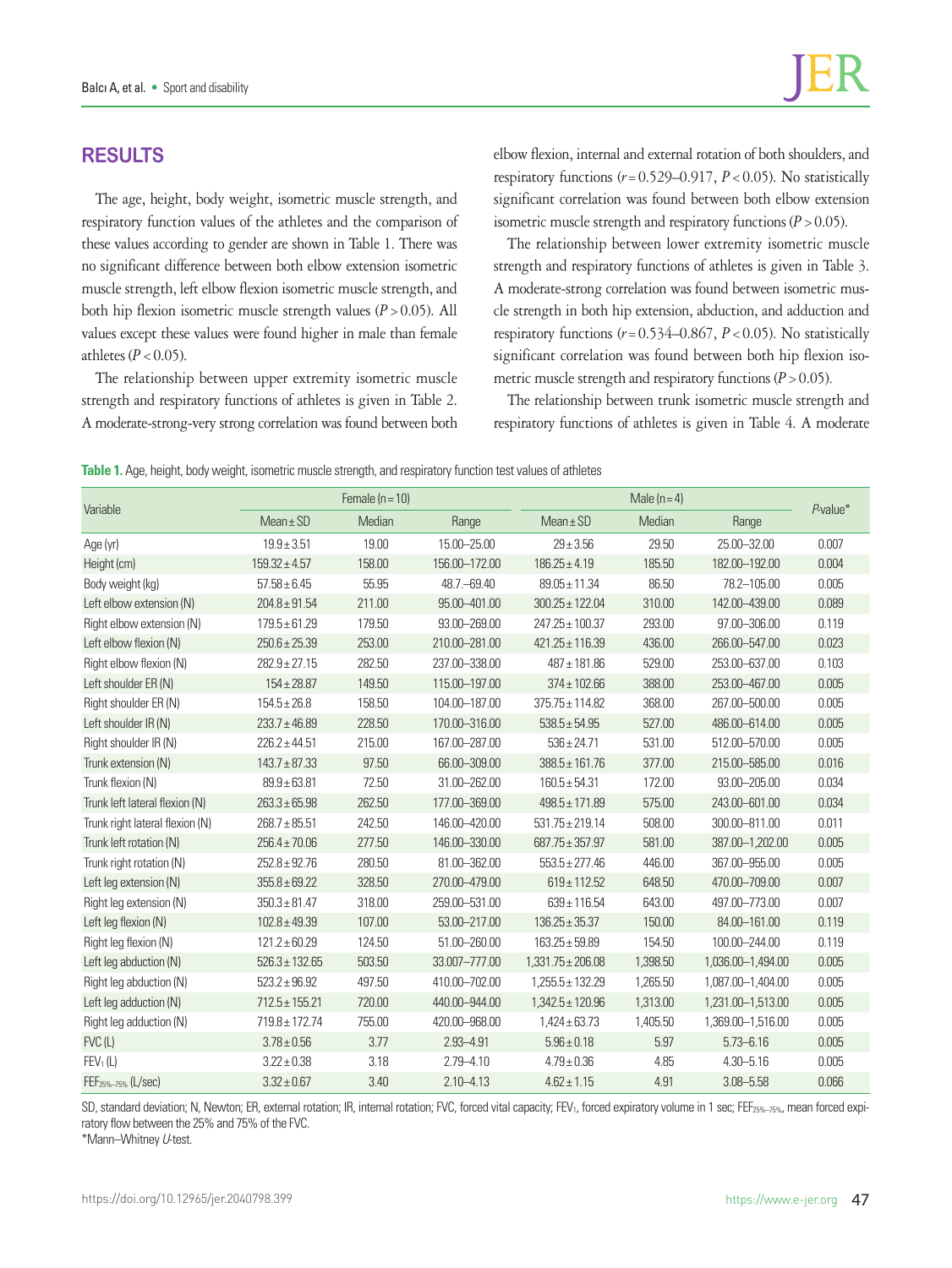| Respiratory<br>function test   | Upper extremity isometric muscle strength |                              |                           |                            |                        |                         |                        |                                |  |
|--------------------------------|-------------------------------------------|------------------------------|---------------------------|----------------------------|------------------------|-------------------------|------------------------|--------------------------------|--|
|                                | Left elbow<br>extension (N)               | Right elbow<br>extension (N) | Left elbow<br>flexion (N) | Right elbow<br>flexion (N) | Left shoulder<br>ER(N) | Right shoulder<br>ER(N) | Left shoulder<br>IR(N) | <b>Right shoulder</b><br>IR(N) |  |
| $FVC$ (L)                      |                                           |                              |                           |                            |                        |                         |                        |                                |  |
| $Cor*$                         | 0.401                                     | 0.401                        | 0.670                     | 0.529                      | 0.733                  | 0.790                   | $0.847***$             | $0.813***$                     |  |
| $P$ -value                     | 0.155                                     | 0.155                        | 0.009                     | 0.052                      | 0.003                  | 0.001                   | 0.000                  | 0.000                          |  |
| FEV <sub>1</sub> (L)           |                                           |                              |                           |                            |                        |                         |                        |                                |  |
| $Cor*$                         | 0.402                                     | 0.426                        | 0.776                     | 0.693                      | 0.728                  | 0.803                   | $0.917***$             | $0.815***$                     |  |
| $P$ -value                     | 0.154                                     | 0.129                        | 0.001                     | 0.006                      | 0.003                  | 0.001                   | 0.000                  | 0.000                          |  |
| FEF <sub>25%-75%</sub> (L/sec) |                                           |                              |                           |                            |                        |                         |                        |                                |  |
| $Cor*$                         | 0.350                                     | 0.398                        | 0.650                     | 0.774                      | 0.538                  | 0.582                   | $0.604*$               | 0.433                          |  |
| $P$ -value                     | 0.220                                     | 0.158                        | 0.012                     | 0.001                      | 0.047                  | 0.029                   | 0.022                  | 0.122                          |  |

**Table 2.** Relationship between upper extremity isometric muscle strength and respiratory function tests of all athletes

Cor, Spearman correlation; FVC, forced vital capacity; FEV<sub>1</sub>, forced expiratory volume in 1 sec; FEF<sub>25%–75%</sub>, mean forced expiratory flow between the 25% and 75% of the FVC; N, Newton; ER, external rotation; IR, internal rotation.

\**P*< 0.05. \*\*\**P*< 0.001.

#### **Table 3.** Relationship between trunk isometric muscle strength and respiratory function tests of all athletes

| Respiratory function test      | Trunk isometric muscle strength |                   |          |                                                    |                   |                    |  |  |  |
|--------------------------------|---------------------------------|-------------------|----------|----------------------------------------------------|-------------------|--------------------|--|--|--|
|                                | Trunk extension (N)             | Trunk flexion (N) |          | Left lateral flexion (N) Right lateral flexion (N) | Left rotation (N) | Right rotation (N) |  |  |  |
| $FVC$ (L)                      |                                 |                   |          |                                                    |                   |                    |  |  |  |
| $Cor*$                         | 0.334                           | 0.400             | 0.405    | $0.576*$                                           | $0.576*$          | $0.603*$           |  |  |  |
| $P$ -value                     | 0.243                           | 0.156             | 0.151    | 0.031                                              | 0.031             | 0.022              |  |  |  |
| FEV <sub>1</sub> (L)           |                                 |                   |          |                                                    |                   |                    |  |  |  |
| $Cor*$                         | 0.431                           | 0.354             | 0.493    | $0.607*$                                           | $0.634*$          | $0.640*$           |  |  |  |
| $P$ -value                     | 0.124                           | 0.214             | 0.073    | 0.021                                              | 0.015             | 0.014              |  |  |  |
| FEF <sub>25%-75%</sub> (L/sec) |                                 |                   |          |                                                    |                   |                    |  |  |  |
| $Cor*$                         | 0.455                           | 0.068             | $0.538*$ | $0.569*$                                           | $0.556*$          | 0.455              |  |  |  |
| P-value                        | 0.102                           | 0.817             | 0.047    | 0.034                                              | 0.039             | 0.102              |  |  |  |

Cor, Spearman correlation; FVC, forced vital capacity; FEV<sub>1</sub>, forced expiratory volume in 1 sec; FEF<sub>25%–75%</sub>, mean forced expiratory flow between the 25% and 75% of the FVC; N, Newton; ER, external rotation; IR, internal rotation.

\**P*< 0.05.

**Table 4.** Relationship between lower extremity isometric muscle strength and respiratory function tests of all athletes

| Respiratory<br>function test | Lower extremity isometric muscle strength |                            |                         |                          |                           |                            |                           |                            |  |
|------------------------------|-------------------------------------------|----------------------------|-------------------------|--------------------------|---------------------------|----------------------------|---------------------------|----------------------------|--|
|                              | Left leg<br>extension (N)                 | Right leg<br>extension (N) | Left leg<br>flexion (N) | Right leg<br>flexion (N) | Left leg<br>abduction (N) | Right leg<br>abduction (N) | Left leg<br>adduction (N) | Right leg<br>adduction (N) |  |
| $FVC$ (L)                    |                                           |                            |                         |                          |                           |                            |                           |                            |  |
| $Cor*$                       | 0.759                                     | 0.598                      | 0.097                   | 0.122                    | 0.763                     | 0.707                      | 0.739                     | $0.829***$                 |  |
| $P$ -value                   | 0.002                                     | 0.024                      | 0.742                   | 0.677                    | 0.001                     | 0.005                      | 0.003                     | 0.000                      |  |
| FEV <sub>1</sub> (L)         |                                           |                            |                         |                          |                           |                            |                           |                            |  |
| $Cor*$                       | 0.774                                     | 0.702                      | 0.170                   | 0.183                    | 0.832                     | 0.770                      | 0.768                     | $0.867***$                 |  |
| $P$ -value                   | 0.001                                     | 0.005                      | 0.562                   | 0.532                    | 0.000                     | 0.001                      | 0.001                     | 0.000                      |  |
| $FEF_{25\%-75\%}$ (L/sec)    |                                           |                            |                         |                          |                           |                            |                           |                            |  |
| $Cor*$                       | 0.534                                     | 0.684                      | 0.119                   | 0.081                    | 0.534                     | 0.642                      | 0.464                     | 0.455                      |  |
| $P$ -value                   | 0.049                                     | 0.007                      | 0.686                   | 0.782                    | 0.049                     | 0.013                      | 0.095                     | 0.102                      |  |

Cor, Spearman correlation; FVC, forced vital capacity; FEV<sub>1</sub>, forced expiratory volume in 1 sec; FEF<sub>25%–75%</sub>, mean forced expiratory flow between the 25% and 75% of the FVC; N, Newton; ER, external rotation; IR, internal rotation.

\**P*< 0.05. \*\*\**P*< 0.001.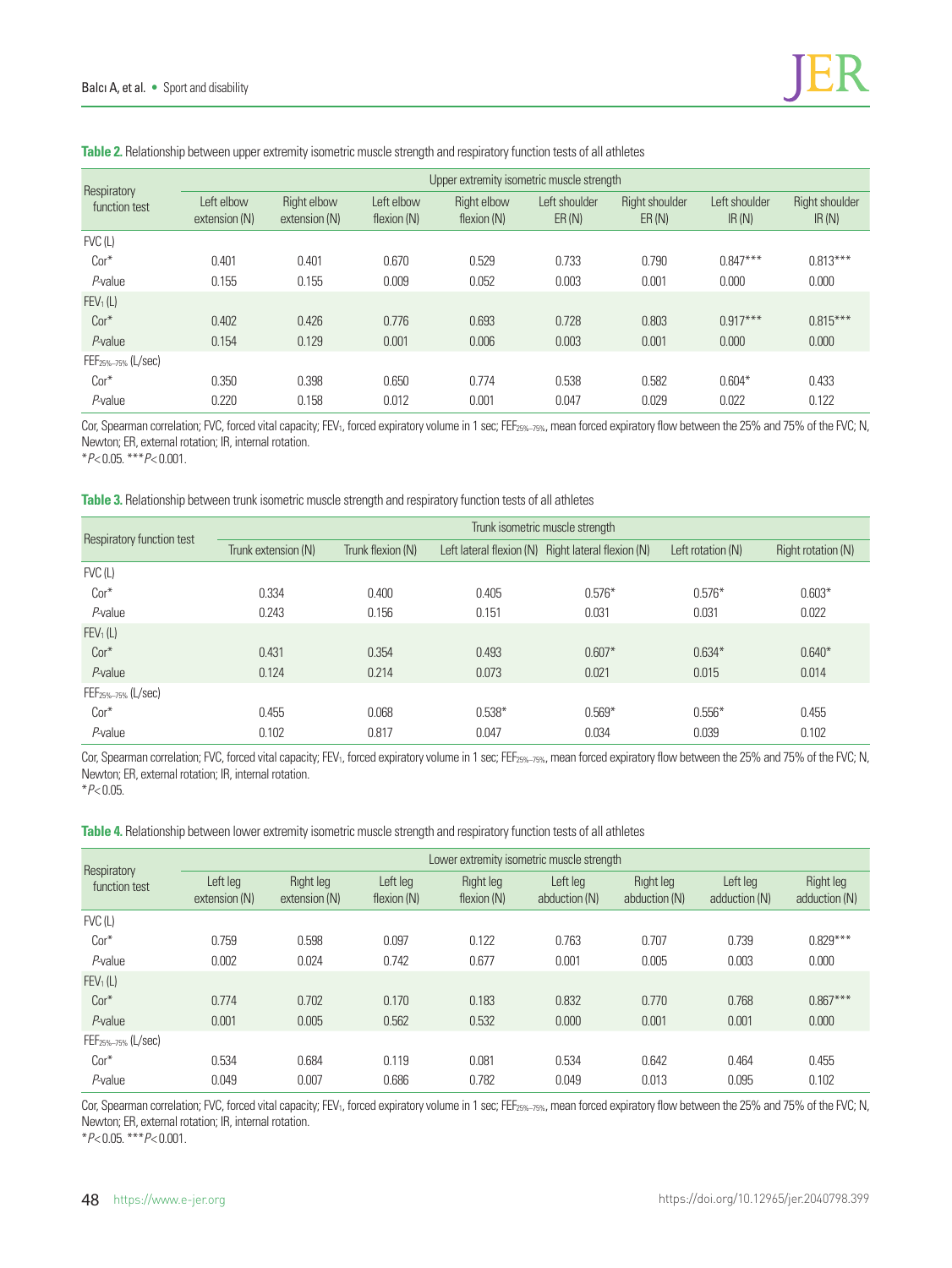correlation was found between trunk right-left rotation and rightleft lateral flexion isometric muscle strength and respiratory functions ( $r = 0.538-640$ ;  $P < 0.05$ ). No statistically significant correlation was found between trunk flexion and extension isometric muscle strength and respiratory functions  $(P > 0.05)$ .

## **DISCUSSION**

This study was carried out to determine the relationship between upper-lower extremity and trunk isometric muscle strength with respiratory functions of goalball athletes, with the hypothesis that there would be a relationship between isometric muscle strength and respiratory functions. To the results of the study, a relationship was found between upper-lower extremity and trunk isometric muscle strength and respiratory functions of goalball athletes.

Muscle strength is one of the important parameters affecting sports performance (Suchomel et al., 2016). There are also many factors that can affect muscle strength (Tsolakis et al., 2020), and gender emerges as one of the most important factors affecting muscle strength (Tsolakis et al., 2020). In the literature, it is stated that men have more muscle strength than women (Sinaki et al., 2001), and this situation is similar in individuals who do sports (Tsolakis et al., 2020). According to the authors' knowledge, there are no studies comparing muscle strength in male and female athletes with disabilities. In this study according to gender, isometric muscle strength was found to be higher in male athletes compared to female athletes except for elbow extension and leg flexion values. Similarly, respiratory functions also affect sports performance (Salinero et al., 2016), and respiratory functions also differ between genders (Stavrou et al., 2018). In the literature, it is stated that men have more pulmonary function parameters than women and male athletes' pulmonary function is better than female athletes (Quanjer et al., 2012; Stavrou et al., 2018). However, we did not find any study comparing respiratory functions between genders in individuals with disabilities who do sports. Similarly, respiratory function values were higher in male athletes than female athletes. This is a rare study in the field comparing muscle strength and respiratory function between genders in athletes with visual disability. This result is consistent with the literature knowledge that muscle strength and respiratory functions are higher in male (Barber-Westin et al., 2006; Danneskiold‐Samsøe et al., 2009; Quanjer et al., 2012). These results of our study may reveal that visually impaired individuals will have gender differences similar to healthy individuals.

There are many studies investigating the relationship between

peripheral muscle strength and respiratory functions (Akınoğlu et al., 2019; Ulubay et al., 2017). In these studies, it is stated that as peripheral muscle strength increases, respiratory functions increase (Akınoğlu et al., 2019) and peripheral muscle strength may be an indicator of respiratory functions in sick individuals (Ulubay et al., 2017). In addition, it has been determined that there is a relationship between upper extremity muscles strength and respiratory functions (Liu et al., 2019) and strength training for upper extremity muscles increases respiratory functions in disabled individuals (Shin and Kim, 2017). In this study, when the relationship between upper extremity isometric muscle strength and respiratory functions was examined, it was found that there was a moderate/strong/very strong relationship between elbow flexion, shoulder internal and external rotation muscle strength with respiratory functions. It is thought that upper extremity muscles may contribute to respiratory functions by changing the chest volume (Liu et al., 2019). The results of the present study are in line with the literature knowledge that also in athletes with visual impairment upper extremity muscles are associated with respiratory functions (Sillanpää et al., 2014; Son et al., 2018).

The diaphragm muscle is the most important contractile district used for breathing (Bordoni et al., 2020). The diaphragm muscle is involved in core stabilization together with trunk flexor, extensor, lateral flexor, and rotator muscles. For this reason, a relationship between trunk muscles and respiratory functions is an expected condition. In this study, a moderate relationship was found between trunk lateral flexor and rotator isometric muscle strength and respiratory functions. However, this relationship was not observed between trunk flexion and extension isometric muscle strength with respiratory functions. There are studies in the literature that have determined a relationship between trunk muscle performance and respiratory functions, and these studies have shown that trunk flexion muscles are related to respiratory functions (Cavaggioni et al., 2015). Measuring the trunk flexor and extensor muscle strength of athletes in sitting position in our study, and the fact that these measurements were made for core endurance in different positions in the literature may be the reason for the difference presenting this relation in our study (Cavaggioni et al., 2015; Tong et al., 2014).

Just like in the upper extremity, the relationship between lower extremity muscle strength and functional status and respiratory functions has been the subject of many studies (Akınoğlu et al., 2019; Padkao and Boonla, 2020; Singer et al., 2011). In a study conducted with athletes, authors indicated that the knee flexor and extensor muscle strength, respiratory function and respiratory muscle strength develop parallel to each other and the codevelop-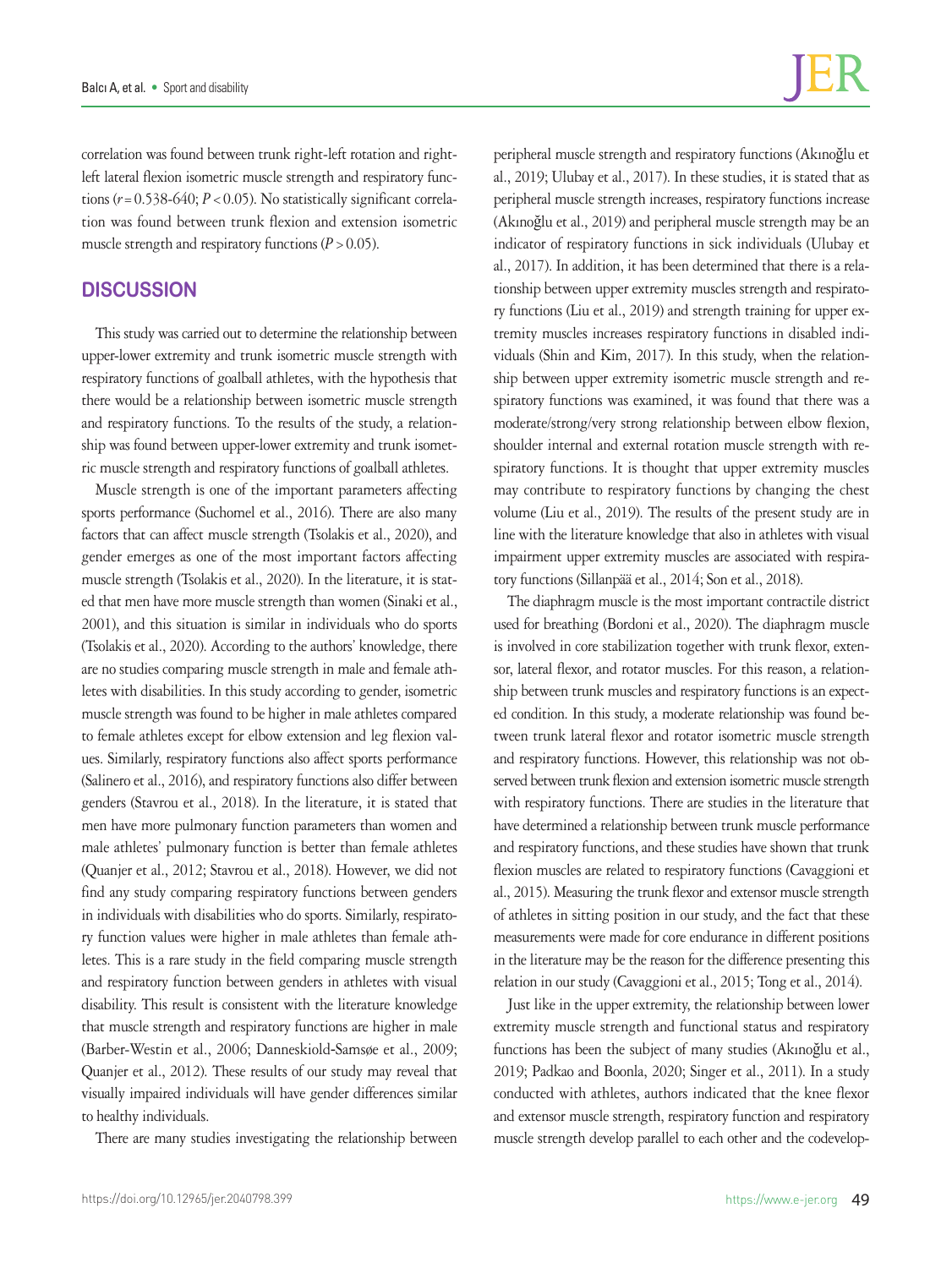ment of these parameters together with special exercises to increase respiratory muscle strength will improve the performance of the athletes (Akınoğlu et al., 2019). According to the current study of the relationship between lower extremity isometric muscle strength and respiratory functions, a moderate and strong relationship was found between hip extension, hip abduction, and hip adduction and respiratory functions. In this respect, this study is compatible with other studies in the literature.

Due to the small number of participants, it was not possible to evaluate the male and female athletes separately and to analyze the relationship between strength parameters and respiratory functions by linear regression. Besides, the fact that the study is a cross-sectional study does not show a cause-effect relationship. These situations can be considered as the limitations of the study. On the other hand, the fact that the study was conducted on goalball athletes with both extremities and trunk isometric muscle strength evaluations caused the present study to differ from previous studies in the literature.

It is stated in the literature that physical fitness parameters of disabled individuals are lower than their healthy peers (Wouters et al., 2020). Consequently, it was seen that respiratory functions were related to upper-lower extremity and trunk muscle strength in athletes with visual impairment. Considering that the physical fitness parameters of individuals with disability are lower than healthy individuals (Wouters et al., 2020), it is thought that strength exercises of the upper-lower extremities and trunk may have an effect on the improvement of respiratory functions, which is important for both general health and sports performance in athletes with visual impairment. The results of our study reveal the importance of doing sports in line with training sciences also in individuals with visual impairment and considering physiological parameters to increase sports performance in these individuals.

## **CONFLICT OF INTEREST**

No potential conflict of interest relevant to this article was reported.

## **ACKNOWLEDGMENTS**

The authors received no financial support for this article.

# **REFERENCES**

Akınoğlu B, Kocahan T. Characteristics of upper extremity's muscle strength

in Turkish national wheelchair basketball players team. J Exerc Rehabil 2017;13:62-67.

- Akınoğlu B, Kocahan T, Özkan T. The relationship between peripheral muscle strength and respiratory function and respiratory muscle strength in athletes. J Exerc Rehabil 2019;15:44-49.
- Bae JY, Jang KS, Kang S, Han DH, Yang W, Shin KO. Correlation between basic physical fitness and pulmonary function in Korean children and adolescents: a cross-sectional survey. J Phys Ther Sci 2015;27:2687-2692.
- Barber-Westin SD, Noyes FR, Galloway M. Jump-land characteristics and muscle strength development in young athletes: a gender comparison of 1140 athletes 9 to 17 years of age. Am J Sports Med 2006;34:375-384.
- Blauwet C, Willick SE. The Paralympic Movement: using sports to promote health, disability rights, and social integration for athletes with disabilities. PM R 2012;4:851-856.
- Bordoni B, Morabito B, Simonelli M. Ageing of the diaphragm muscle. Cureus 2020;12:e6645.
- Boutellier U, Büchel R, Kundert A, Spengler C. The respiratory system as an exercise limiting factor in normal trained subjects. Eur J Appl Physiol Occup Physiol 1992;65:347-353.
- Caliskan E, Pehlivan A, Erzeybek MS, Kayapinar FC, Agopyan A, Yuksel S, Dane S. Body mass index and percent body fat in goalball and movement education in male and female children with severe visual impairment. Neurol Psychiat Br 2011;17:39-41.
- Carter AB, Kaminski TW, Douex AT Jr, Knight CA, Richards JG. Effects of high volume upper extremity plyometric training on throwing velocity and functional strength ratios of the shoulder rotators in collegiate baseball players. J Strength Cond Res 2007;21:208-215.
- Cavaggioni L, Ongaro L, Zannin E, Iaia FM, Alberti G. Effects of different core exercises on respiratory parameters and abdominal strength. J Phys Ther Sci 2015;27:3249-3253.
- Danneskiold-Samsøe B, Bartels EM, Bülow PM, Lund H, Stockmarr A, Holm CC, Wätjen I, Appleyard M, Bliddal H. Isokinetic and isometric muscle strength in a healthy population with special reference to age and gender. Acta Physiol (Oxf) 2009;197(Suppl 673):1-68.
- Gian PG, Scarzella F, Cravero M, Tarozzo C, Beratto L. Evaluation of the effects of respiratory training on functional aerobic capacity in young soccer players. Med Sport 2019;72:477-487.
- Graham BL, Steenbruggen I, Miller MR, Barjaktarevic IZ, Cooper BG, Hall GL, Hallstrand TS, Kaminsky DA, McCarthy K, McCormack MC, Oropez CE, Rosenfeld M, Stanojevic S, Swanney MP, Thompson BR. Standardization of spirometry 2019 update. An official American Thoracic Society and European Respiratory Society technical statement. Am J Respir Crit Care Med 2019;200:e70-e88.
- Kim NS. Correlation between grip strength and pulmonary function and respiratory muscle strength in stroke patients over 50 years of age. J